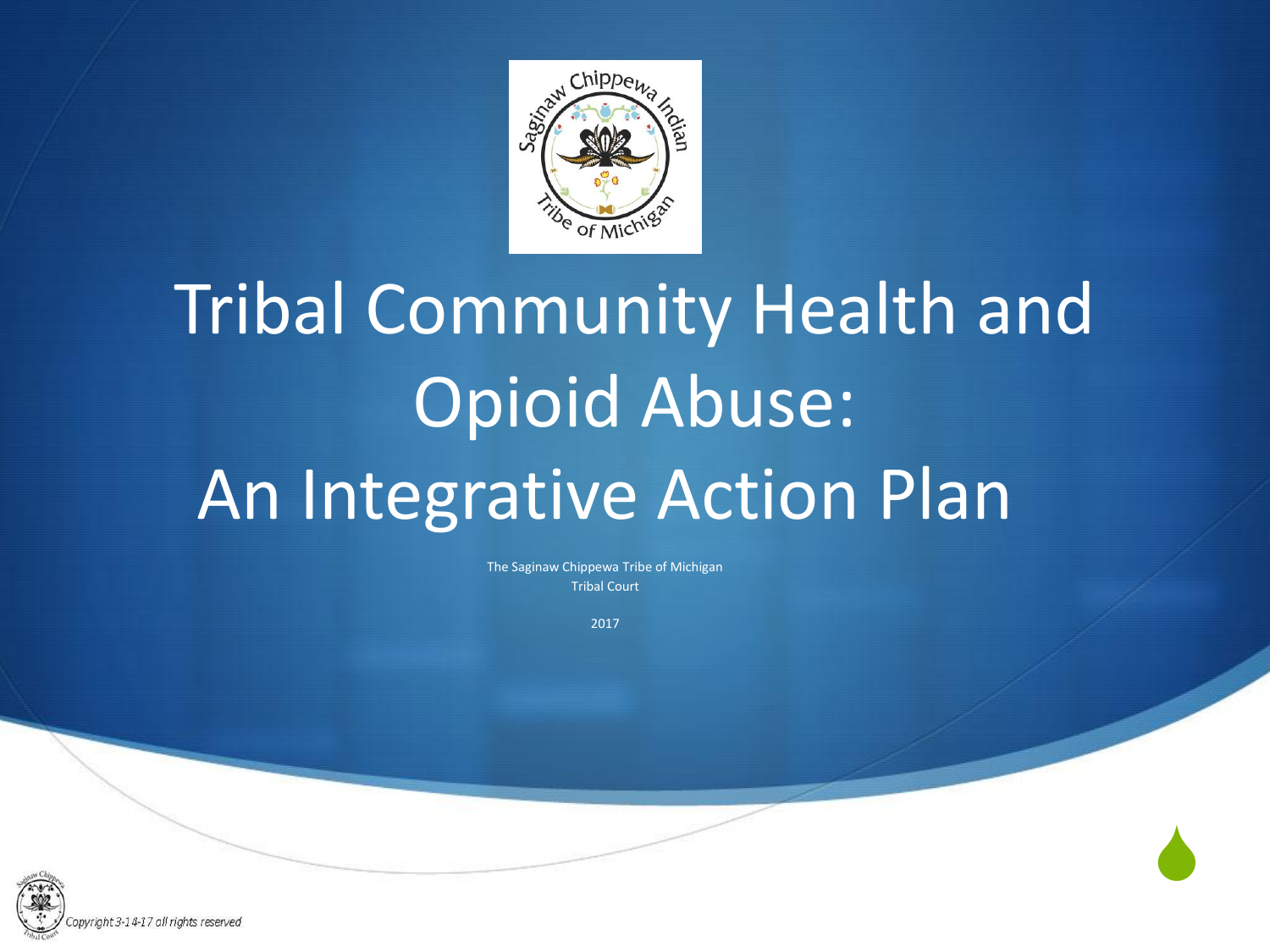

- Patrick Shannon, JD, Ed.D., MPH Chief Judge, Saginaw Chippewa Tribal Court
- Carol Jackson Magistrate, Saginaw Chippewa Tribal Court
- Karmen Fox, MSA Health Director, Nimkee Clinic
- Cathy Matthews Probation Officer, Saginaw Chippewa Tribal Court
- Joseph V. Sowmick, Ph.D. Tribal Court Healing to Wellness Coordinator
- Phoebe Goldberg, MPH, CHES Michigan Public Health Training Center, University of Michigan School of Public Health

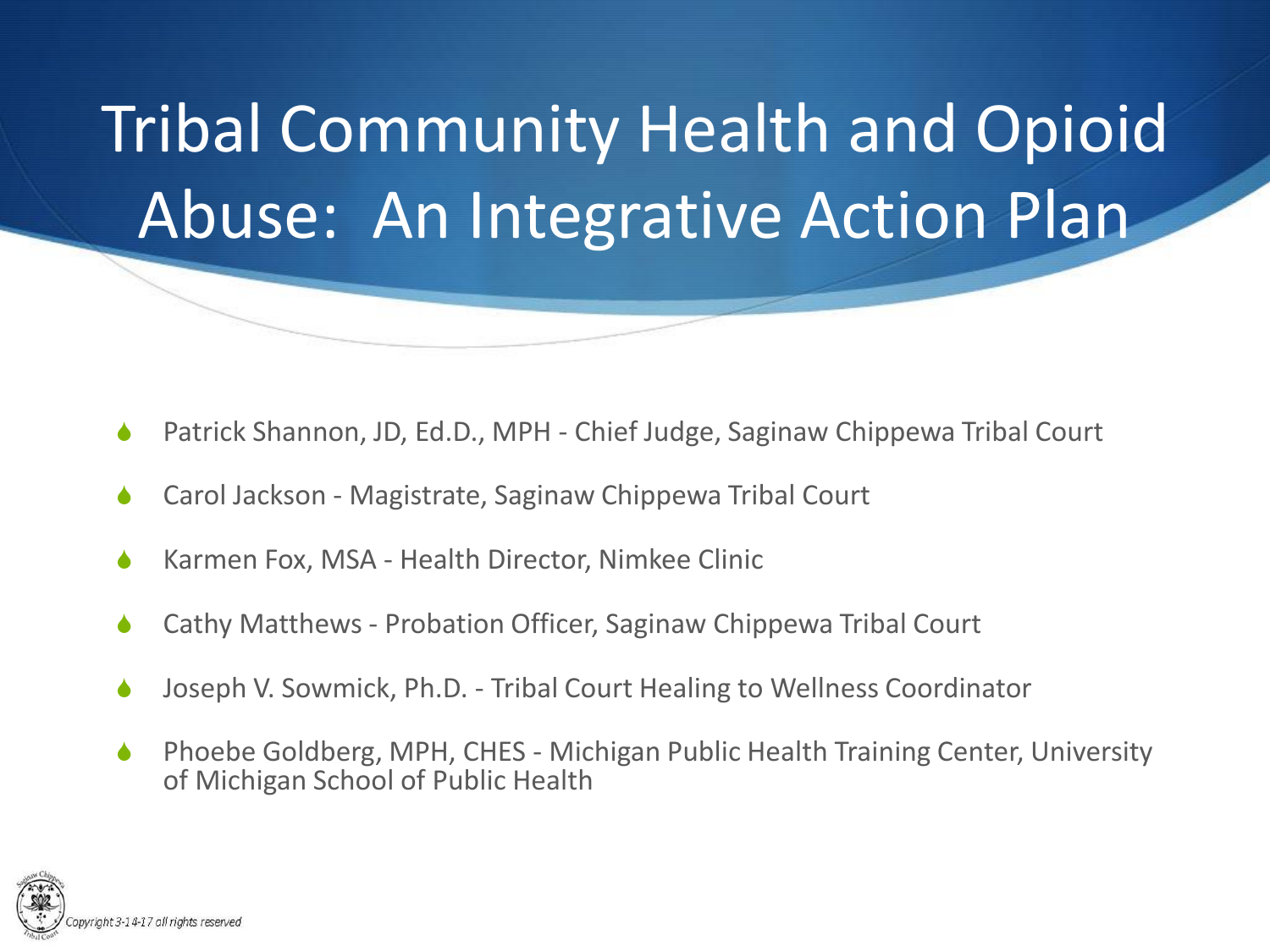- What we saw as problems at the Saginaw Chippewa Tribal Court
	- Increasing overdoses resulting in death (over 50,000 nationally)
	- Substance misuse of prescription drugs (Part D)
	- Heroin, Fentanyl, etc.
	- Lack of a coordinated treatment regiment
	- Lack of provider education
	- No coordinated effort at local, state, federal or Tribal levels
	- Sole reliance on law enforcement for solution
	- Reliance on abstinence as the primary remedy for opioid abuse
	- $\triangle$  Lack of treatment for the dual diagnosed client

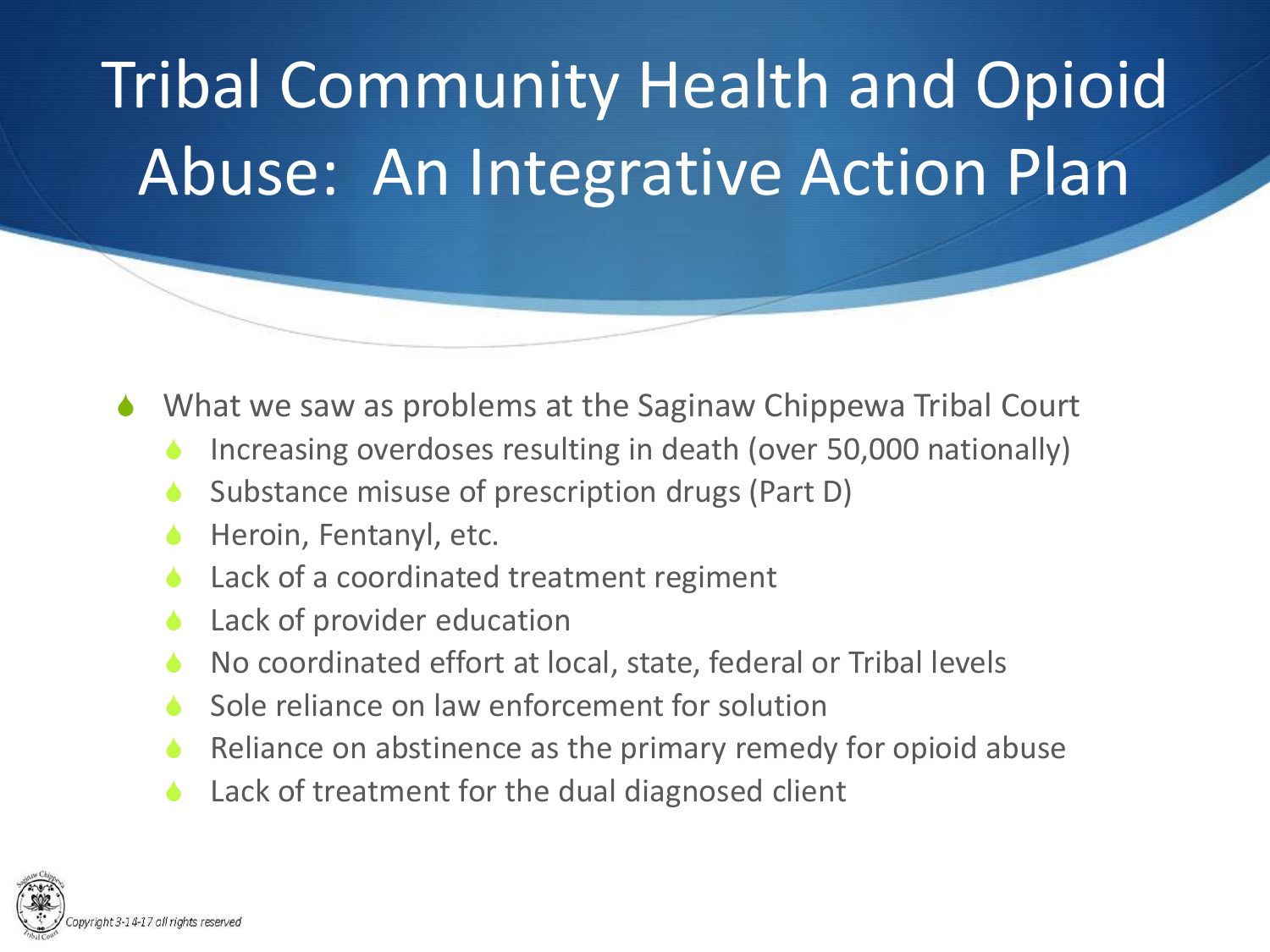- How did we broaden the scope of remedies for the clients? (2016)
	- Required medical and dental examinations
	- Required behavioral health evaluations
	- Medical Assisted Treatment (MAT) training for all interested staff and public
	- Reviewed training available on Public Health Training Center website
	- Contacted the Michigan Public Health Training Center (Phoebe Goldberg)
	- Targeted Medical and Nursing providers
	- **S** Invited SCIT Behavioral Health, ACFS and other providers
	- Limit pain medication prescriptions to 7 days

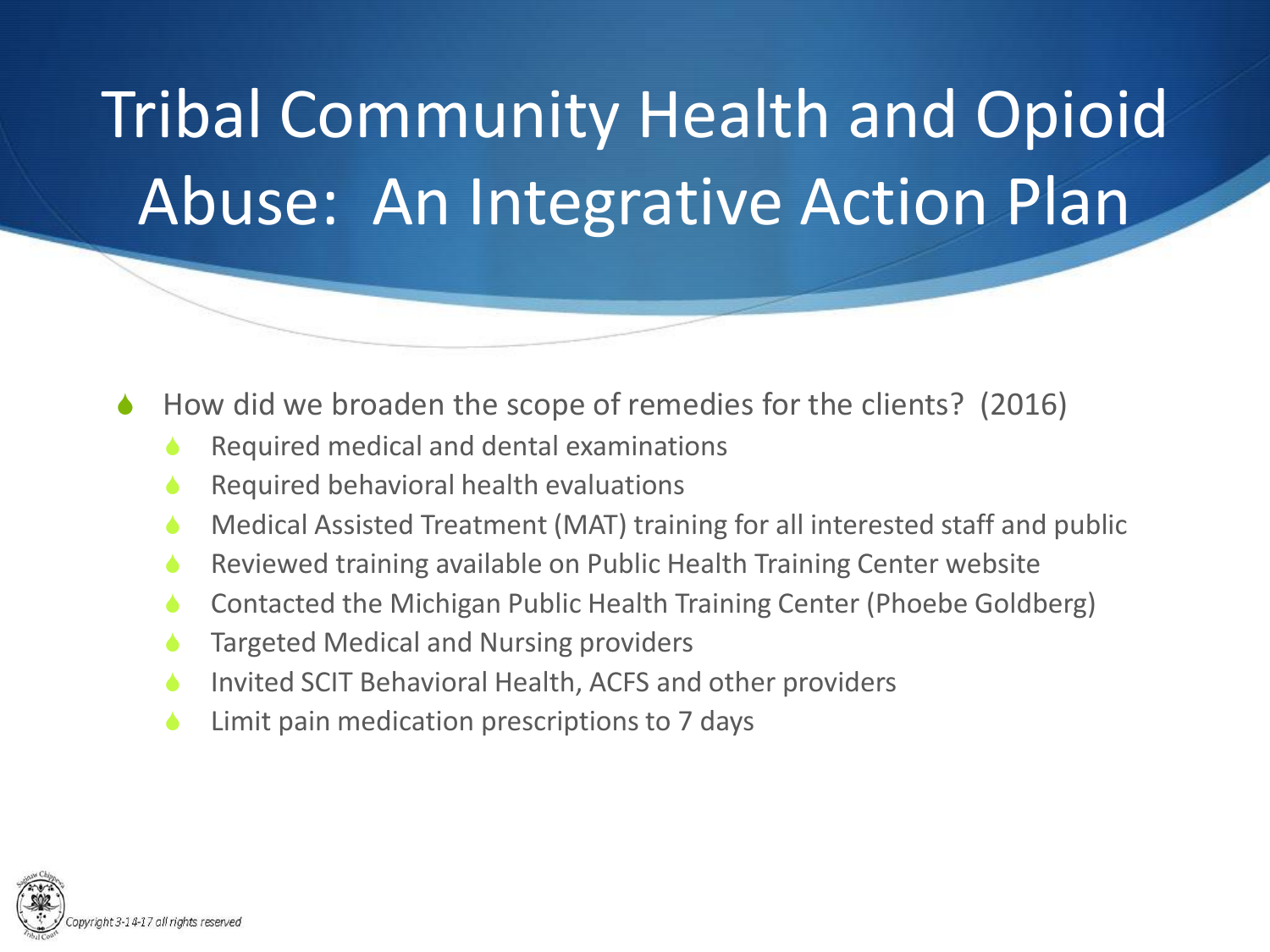#### What we did

- Created a Healing to Wellness Program
- Continually integrating medical, dental, behavioral health, and spiritual health
- Established a Families Against Narcotics chapter
- Educate providers as to medical alternatives to abstinence
- Broaden alternatives to pain management
- Embrace Seven Grandfather Teachings

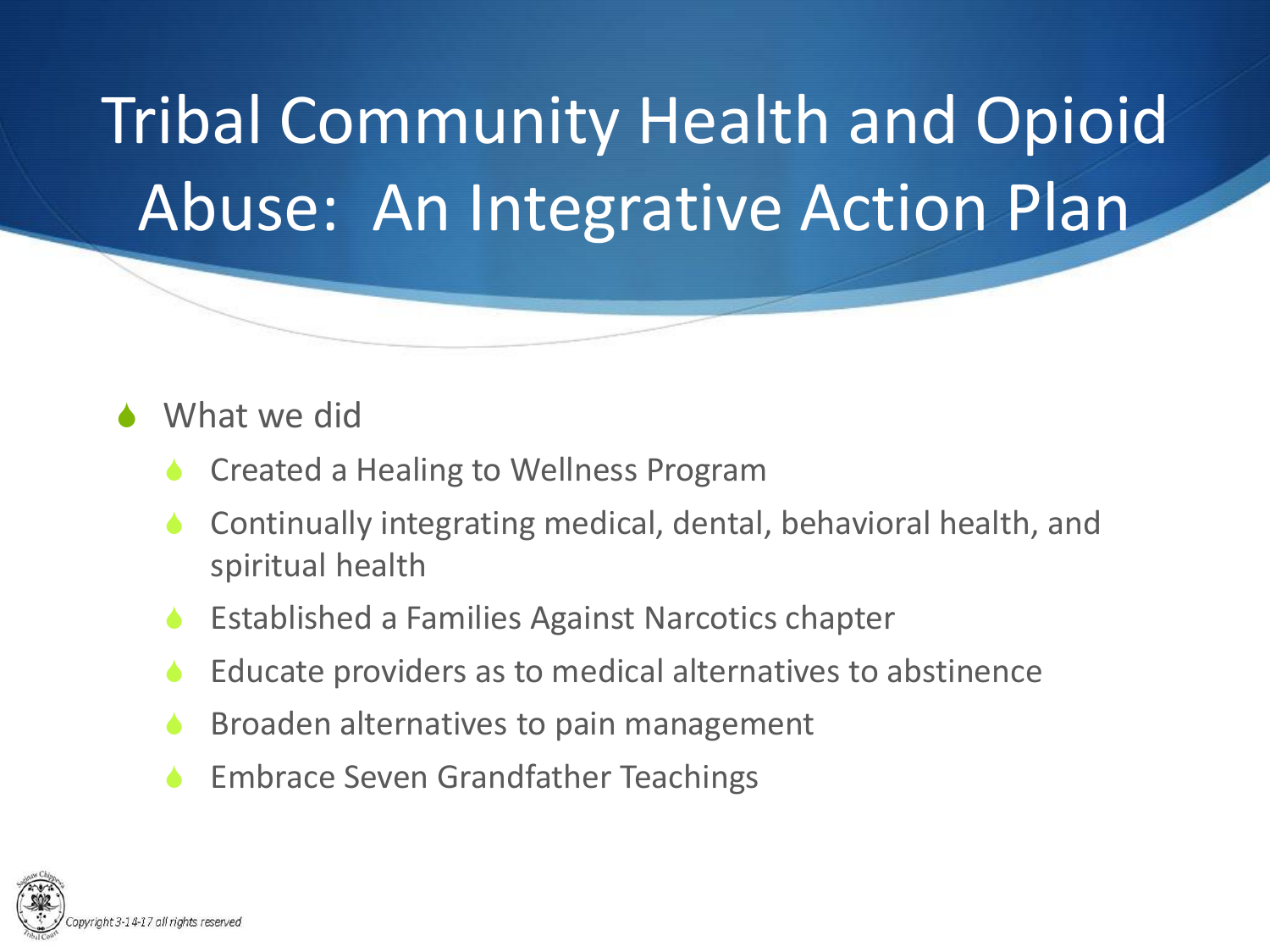#### Seven Grandfather Teachings

- Honesty
- **Truth**
- Wisdom
- **Bravery**
- Love
- Respect
- $\blacklozenge$  Humility



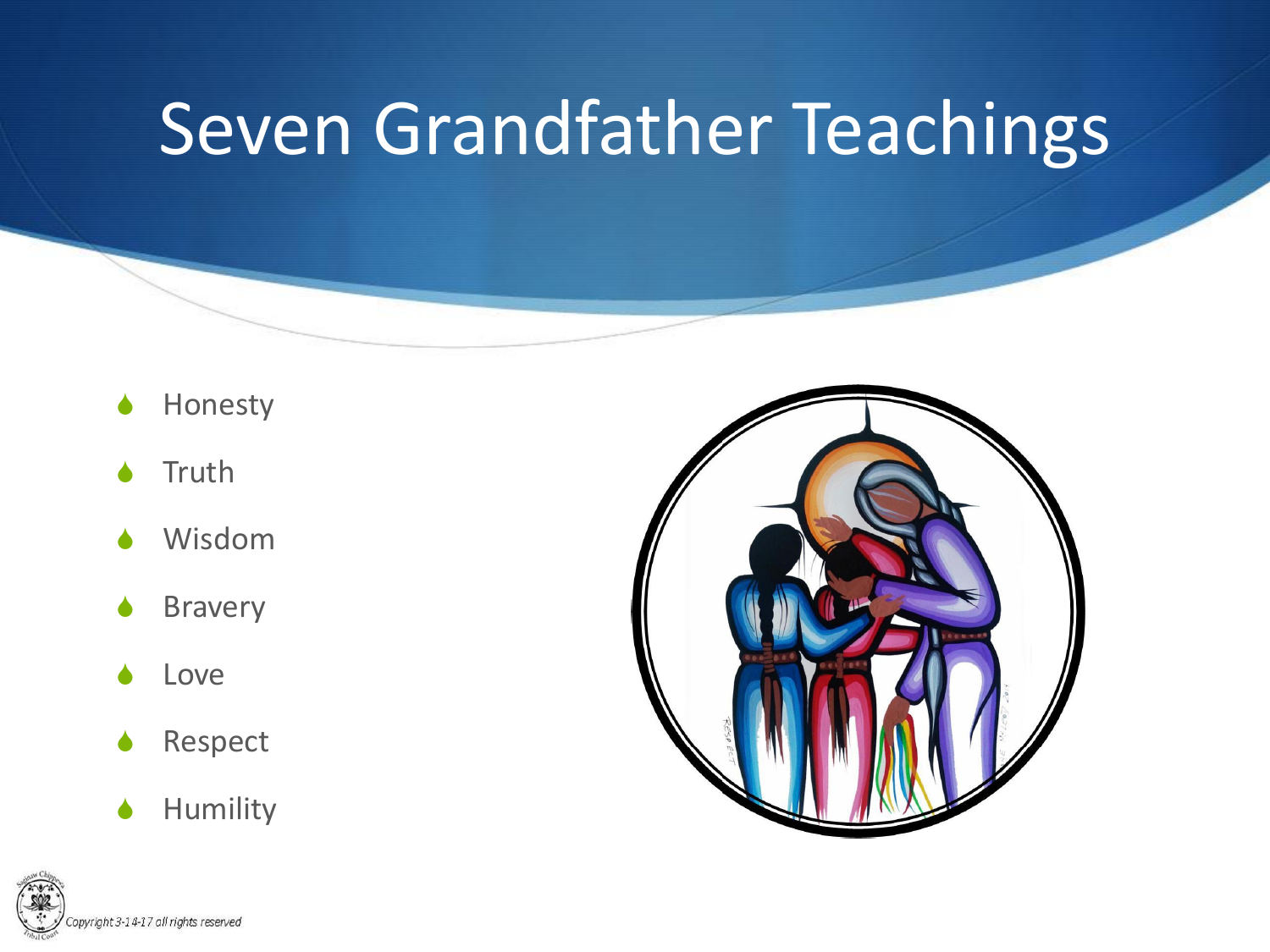- What we need to do as a community (Prevention, Interdiction, Treatment)
	- The problem must be addressed at the local level
	- Integration with surrounding communities (FAN)
	- Outreach to 12 Step and faith-based programs (AA, NA, Celebrate Recovery, Restoration Fellowship, Peer 360, etc.)
	- Educate communities, families, friends, officials
	- Coordinate treatment and break down silos of care
	- Safe communities

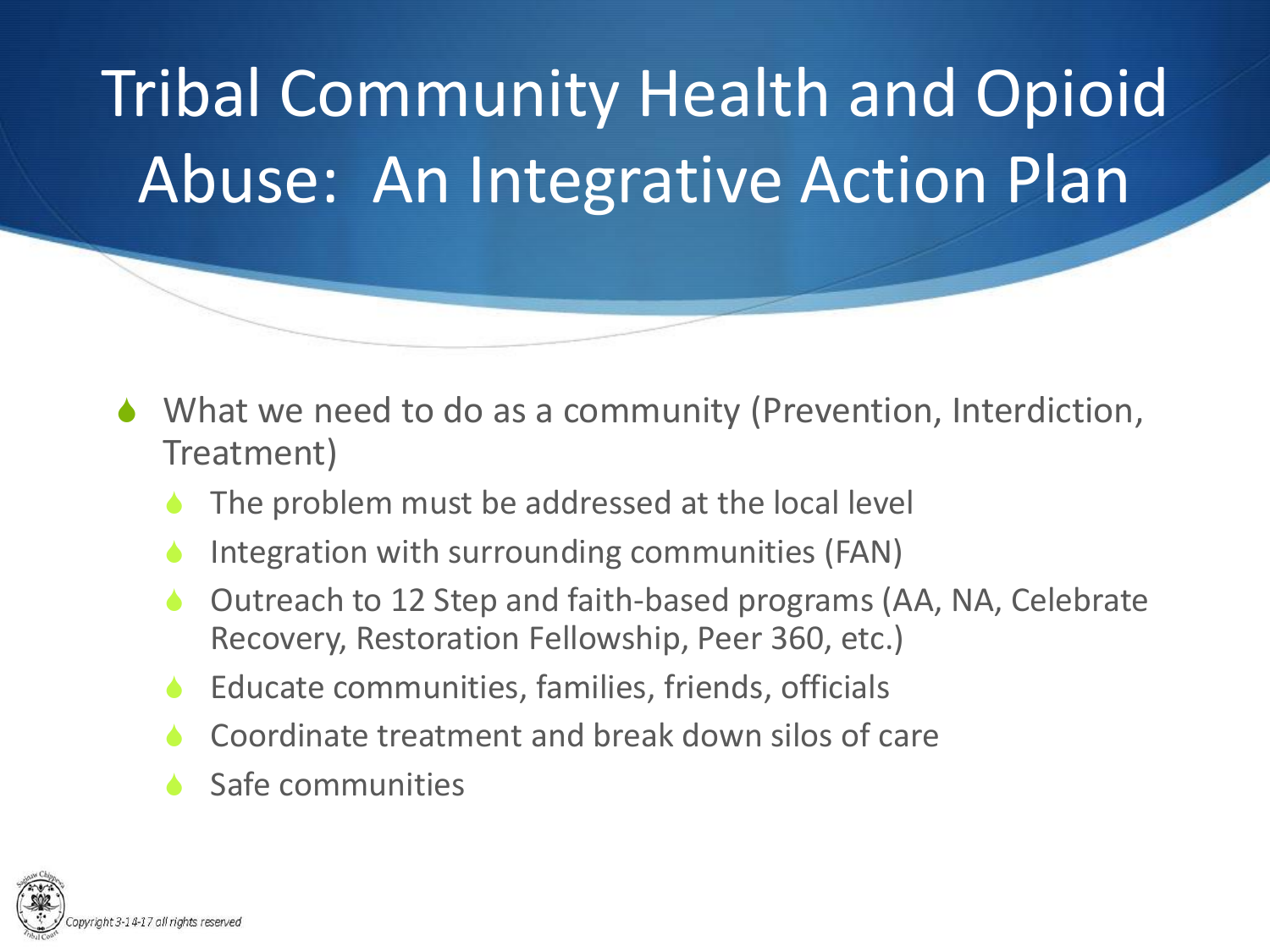- $\blacklozenge$  What we need to do as a community (continued)
	- Eliminate the stigma of addiction
	- Payment for services
	- Detox centers with mental health services
	- Strong and healthy families
	- Break the cycle and heal the circle

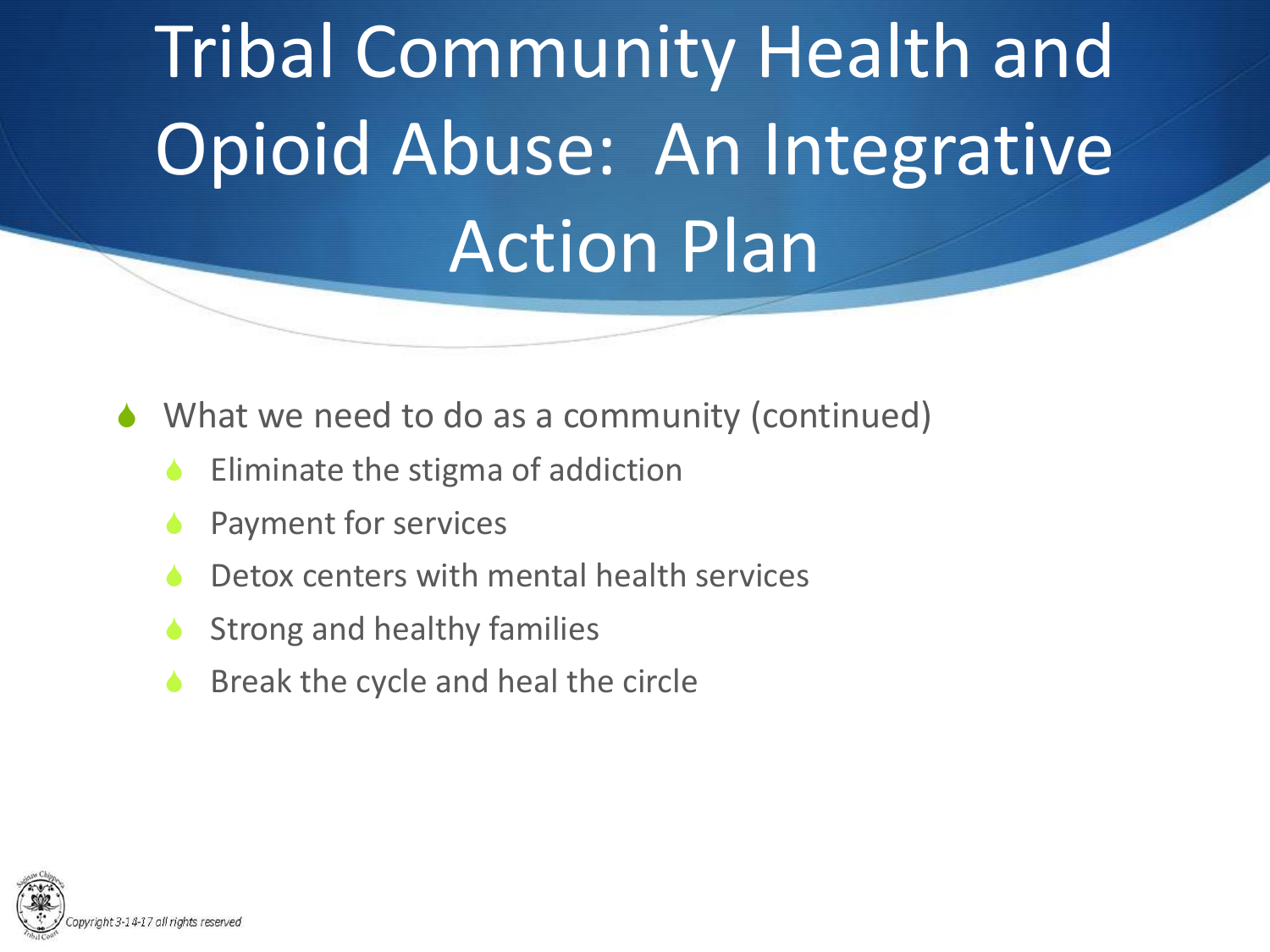## Medicine Wheel Teachings

- **Physical Wellness**
- **Mental Wellness**
- **Emotional Wellness**
- Spiritual Wellness
- Find your Sacred Fire
- $\triangle$  "The honor of one is the honor of all."





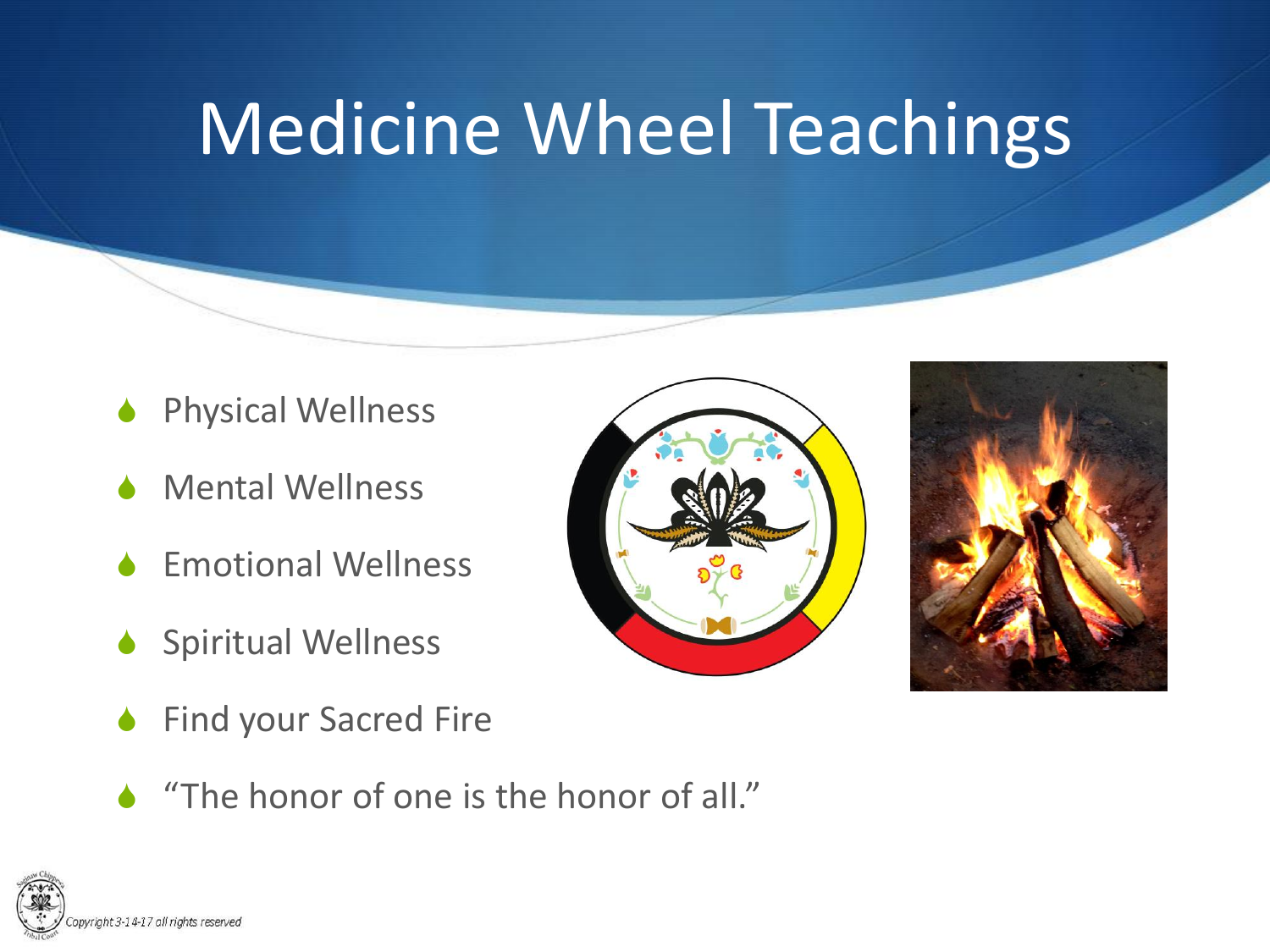- What can our government do?
	- Limit prescription authority
	- Limit prescription access points
	- Require PDMP use
	- Remove pain as one of the 5 vital signs
	- Increase regulation of pain clinics
	- Increase Medicaid reimbursement for addiction care
	- Adult Suspicious Death Review Teams
	- Coordinate cause of death criteria

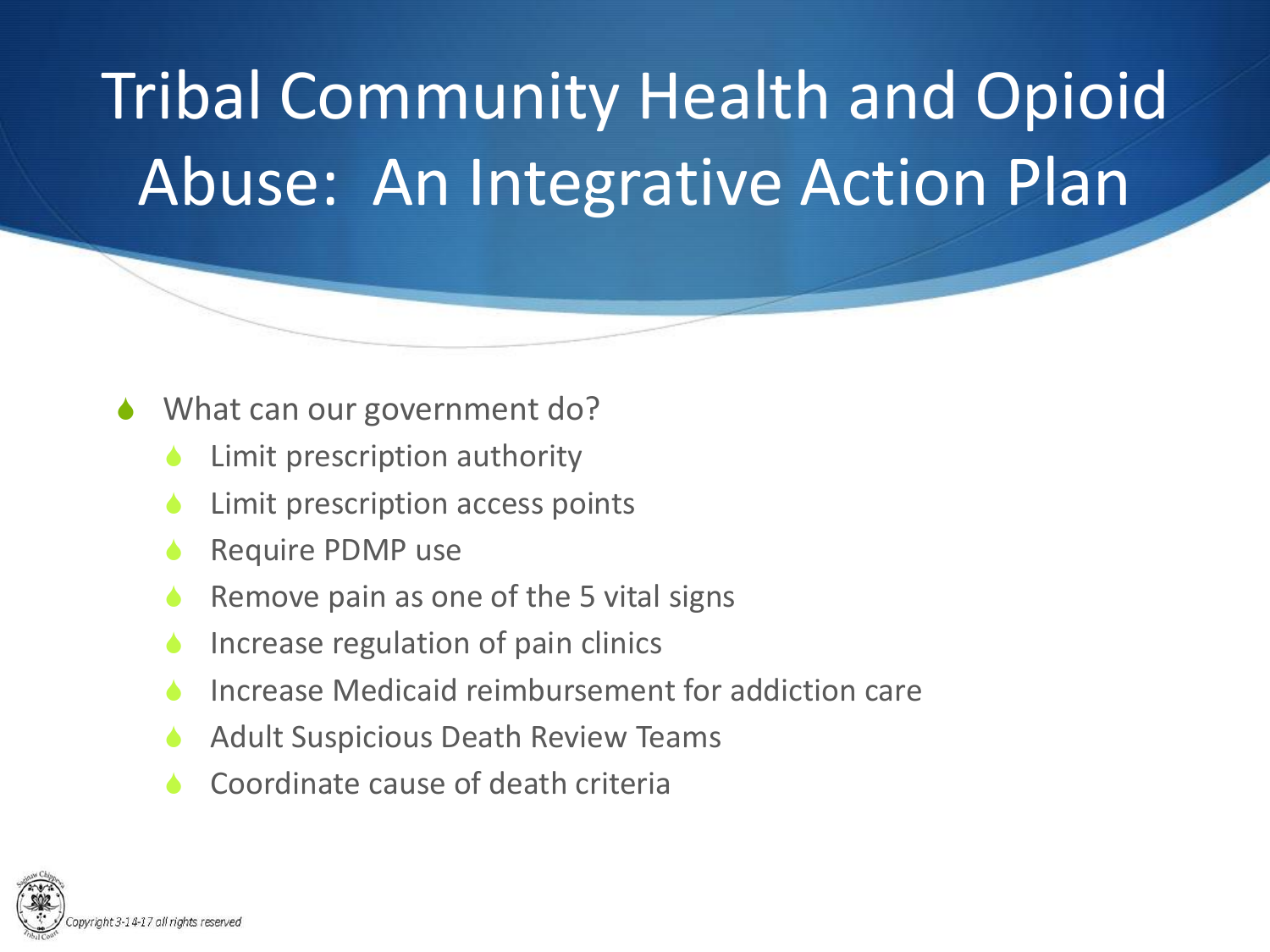#### Community based Healing to Wellness "We are all in this together"

#### Sisyphus – Greek Mythology

- King of Ephyra
- $\bullet$  Punished to an eternity of rolling a boulder up the hill
- Metaphor for tasks that are laborious and futile
- One person can't do it alone



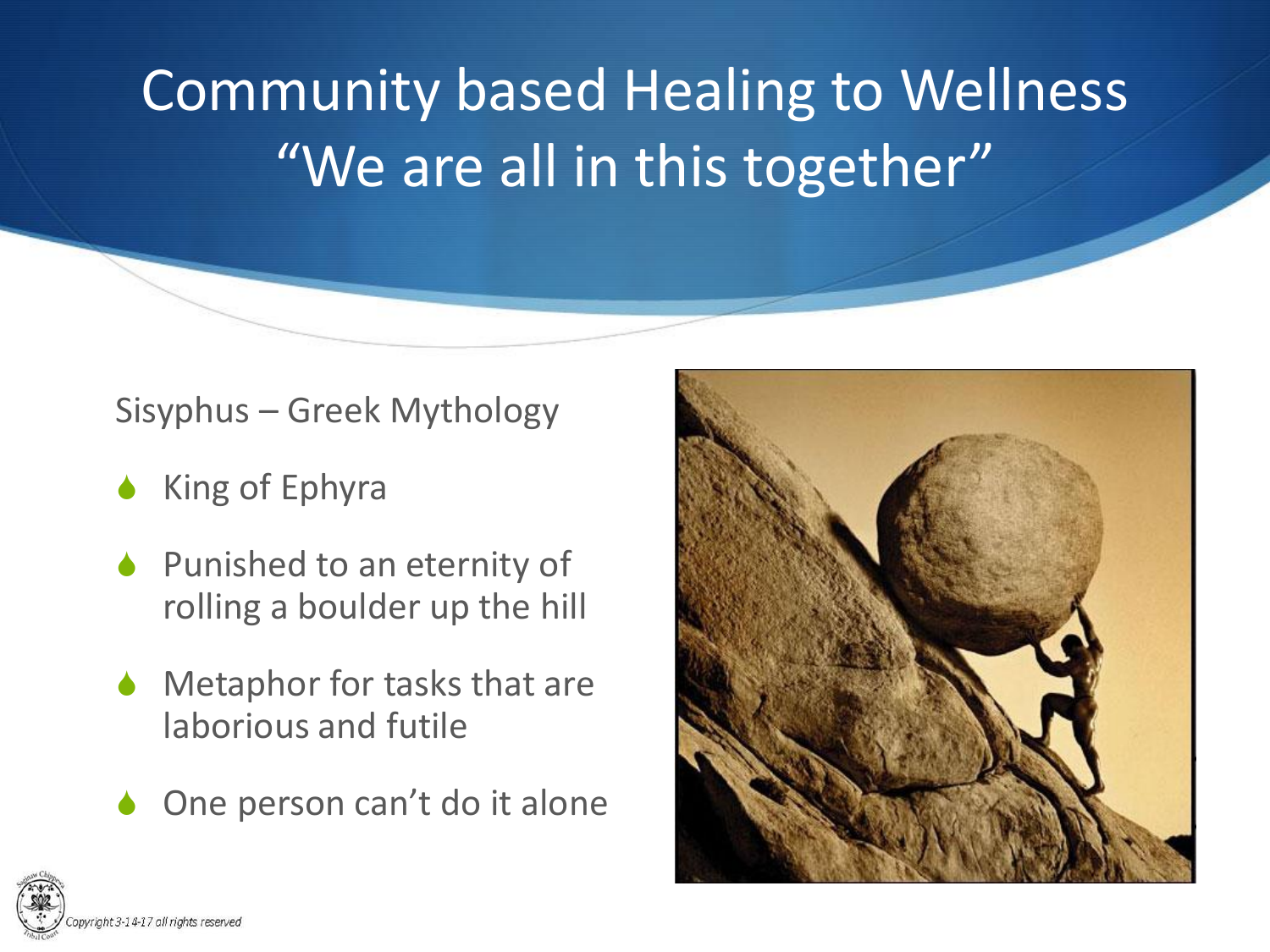#### Freedom from Opioid Abuse



pyright 3-14-17 all rights reserved